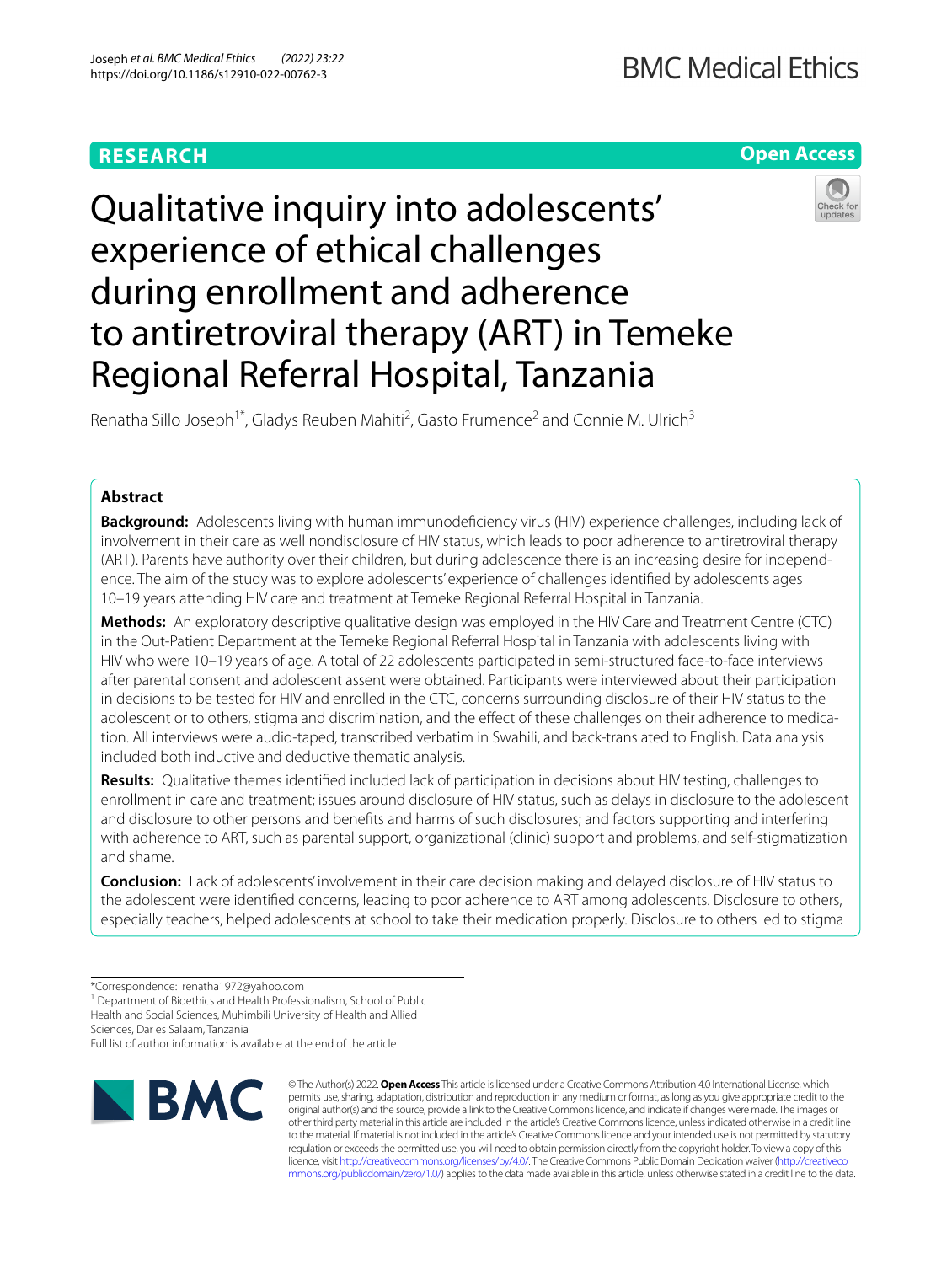and discrimination for some adolescents. More research is needed to better understand the role of disclosure and its benefts and challenges for HIV-positive adolescents in Tanzania.

**Keywords:** Adolescents, Ethical issues, HIV care and treatment, Adherence to antiretroviral therapy

# **Background**

Adolescence is defned by the World Health Organization as a time of transition from childhood to adulthood for those persons  $10-19$  years of age [\[1](#page-8-0)]; it is also a unique developmental period when capacity for decision making evolves [[2\]](#page-8-1). Indeed, adolescents have an increasing need to be involved in making decisions related to their care and well-being [[3,](#page-8-2) [4](#page-8-3)]. Parents should foster adolescents' participation in decision making that supports their ability to make informed judgments [\[5\]](#page-8-4). Adolescent involvement in their own health care decision making can create a positive relationship between the doctor, the patient, and the parent, enhancing adolescents' satisfaction with their care and trust between all parties [[6\]](#page-8-5). Even though adolescents should participate in decisions that afect their health and well-being, parents have the authority to make decisions for their sons and daughters [[7\]](#page-8-6).

When an adolescent is ill, parents and the adolescent may disagree about what should be done or whose decision should be followed [[8](#page-8-7)]. Adolescents' growing desire for independence may lead to confict between them and their parents or designated care givers  $[9]$ . This is the case, for example, when an adolescent has a diagnosis of HIV and/or acquired immunodefciency syndrome (AIDS) and ethical issues often arise in the African setting [\[10](#page-8-9)].

Adolescence is a time when decisions may need to be made about HIV testing and/or disclosure of previously known HIV status to the adolescent. Indeed, nearly 24% of the Tanzanian population in 2020 were adolescents aged 10–19 years [[11](#page-8-10)]. In 2019, 11% of Tanzanian children were born with HIV infection via perinatal transmission [[12\]](#page-8-11). Many Tanzanian parents who are aware of their infant's HIV infection choose not to tell the young child, and instead administer daily medications throughout childhood. There are many challenges regarding continued nondisclosure of HIV status to adolescents living with HIV. HIV disclosure to adolescents is often surrounded by parents' fear of emotionally distressing a child [\[13](#page-8-12)]. Some adolescents infected perinatally may not know their HIV status; when there is no proper disclosure and sex education, these adolescents may infect others [[14\]](#page-8-13). In fact, a qualitative study at Mbagala tertiary health facility in Tanzania found low rates of HIV status disclosure to children and adolescents under age 15 [\[15](#page-8-14)]. Low rates of HIV disclosure may lead to poor antiretroviral therapy (ART) adherence and other ethical concerns.

Due to the adolescent's developing capacity to understand, adolescence is also a time when individuals enroll in HIV care and treatment programs in Tanzania learn about the importance of adherence to care. The HIV Care and Treatment Centre (CTC) in the Out-Patient Department at the Temeke Regional Referral Hospital in Tanzania is a health care facility that provides care and treatment for individuals living with HIV and AIDs; it was implemented in 2004 [[16\]](#page-8-15). Ensuring adherence to ART among adolescents can present unique challenges. A qualitative study conducted in Canada with 34 HIVpositive young people documented their confusion and misunderstanding of HIV treatment; some felt they had no choice about treatment, some cited disruptions to their lives, and some reported difficulties in adhering to ART [[17\]](#page-8-16). Many factors may infuence adolescents' adherence to ART, including their motivations to receive care, the serious nature of their illness, communication styles in the clinical interaction, peer support, and structural issues  $[18]$  $[18]$  $[18]$  and whether they know their HIV status [[19\]](#page-8-18), among other issues.

Risky behavior and curiosity expose adolescents to the potential for unprotected sex and increased risk of HIV infection [\[20\]](#page-8-19). In Tanzania, adolescents' enrollment in care and treatment for HIV and AIDS is low [\[21\]](#page-8-20). On top of the low enrollment, there is also a high rate of loss to follow-up and poor adherence to medication, which further increase HIV infection incidence and mortality. Thus, there is a great need to understand the challenges, including the ethical concerns that adolescents face because of their HIV status. The purpose of this study was to understand adolescents' experience of their HIV-positive challenges that infuenced their adherence to ART among adolescents attending an HIV care and treatment facility in Temeke Regional Referral Hospital, Tanzania.

## **Methods**

An exploratory, qualitative, descriptive design was used to examine adolescents' experience of HIV-positive challenges that infuenced their enrollment in CTC and adherence to ART at Temeke Regional Referral Hospital, in Dar es Salaam, Tanzania. This design was appropriate, frst to gain knowledge concerning the challenges and ethical concerns that infuence adolescents to enroll in and adhere to treatment within the African context, and second to describe the events and experiences of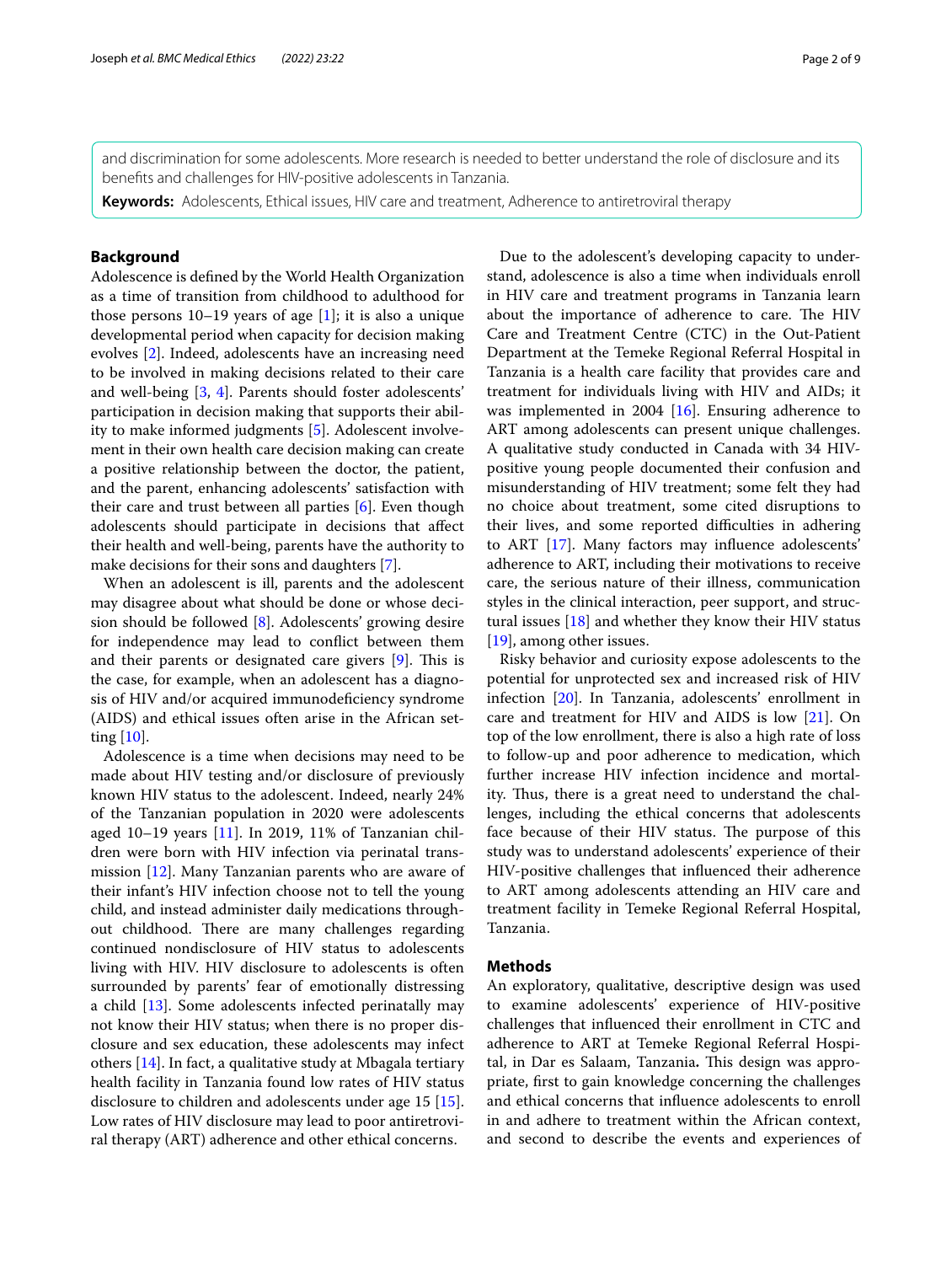adolescents at Temeke CTC [[22\]](#page-8-21). Adolescents participated in semi-structured interviews, as described below.

### **Ethical considerations**

Ethical clearance was obtained from Muhimbili University of Health and Allied Sciences (MUHAS) Institutional Review Board and the National Research Ethics Review Committee. Written informed consent and pediatric assent were obtained from parents with adolescents ages 10–17 years [\[1](#page-8-0)]. Older adolescents (18- and 19-year-olds) consented on their own.

# **Data collection**

This qualitative study was part of a larger quantitative study to assess knowledge of ethical issues among adolescents living with HIV and their parents and health care providers. Data were collected through in-depth semistructured interviews conducted in a private location in the clinic. The interview guide was developed from a literature review of ethical issues that infuence adherence to ART among adolescents and in consultation with qualitative experts on the study team [[23–](#page-8-22)[26\]](#page-8-23). Prior to full data collection, a small pilot study involving four adolescents was conducted at Amana Regional Referral Hospital in Tanzania. This site was selected because it is similar to the CTC at Temeke Regional Referral Hospital. Minor adjustments were made to several interview questions for clarity. Research assistants were trained on interviews, data collection tools, and transcription before going to Temeke CTC. Research assistants were two post graduate students at MUHAS, and they assisted the principal investigator (PI) in conducting interviews and transcribing audio-taped interviews.

Parents of adolescents with an appointment at the clinic were phoned by a "leader" of the adolescents to confirm their appointments. These leaders are adolescents selected to lead others in clinic activities, and their role is to assist in setting appointments for their peer group and to schedule follow-up appointments for those who did not show up for their initial appointment. The PI worked with these leaders to phone adolescents who were on the list for the day to come with their parents to ask for their permission to participate in the study. On arrival, the PI introduced parents to the study and asked them if they would be interested in participating. A total of 28 were approached, and six declined; fve parents declined on behalf of their adolescent, and one adolescent personally declined. Purposeful sampling was used to select participants based on their age  $[10-19]$  $[10-19]$  $[10-19]$ , educational level (primary school, secondary school, vocational education and training authority students, and university students), ability to express themselves, knowledge of their positive HIV status, and enrollment in ART. During

the interviews, which were conducted by research assistants and the PI, parents or those designated as primary care givers who were not biological parents waited outside the interview room. Saturation was achieved with 22 adolescents, when data analysis and review indicated that no new themes or ideas were expressed by participants.

The interview guide and interviews were in Swahili the national language comfortable to all participants. The average duration of each interview was 25 min. The interview guide provided open-ended questions to solicit participants' descriptions of their experiences of challenges and ethical concerns during CTC attendance. Participants described how such challenges infuenced their enrollment in CTC and adherence to ART. Probing questions were asked in areas that needed more clarifcation or elaboration. Interviews were audiotaped with participants' consent and transcribed verbatim; transcripts were translated to English. The study was conducted from January to August 2020. Although data collection was expected to be completed at the end of March 2020, there was a slight delay due to the COVID-19 pandemic, but the study was able to resume in July and completed as indicated.

## **Data analysis and qualitative rigor**

Descriptive statistics were used to analyze participants' demographic characteristics, including age, gender, duration of ART, age at enrollment in the CTC, and age when the individual learned of his/her HIV status. After transcription, each transcript was uploaded to NVivo 12 software, which assisted in data coding. Immediately following the interview, open coding was conducted on printed hard copies of the transcript, before the transcript was uploaded to the software. We used the principles of thematic analysis to explore adolescents' experience of their challenges during HIV testing, attending the CTC, and using ART  $[27]$  $[27]$  $[27]$ . Thematic analysis helps researchers identify and examine themes or patterns within a particular context.

Six steps for thematic analysis were followed [\[22](#page-8-21)]. First, all transcripts were reviewed by the PI and coinvestigator to assess validity of the data and become familiar with the data. Second, phrases, sentences, and paragraphs were organized in a meaningful way to form codes. We used open coding; codes were developed and modified as the coding process progressed. Third, we examined related codes, and codes were then refned into categories. Some of them were collated into initial themes. At the end of this step, the codes were organized into broader themes that seemed to specifcally describe issues in adolescents' HIV care and treatment. Fourth, themes were reviewed to identify whether they were supported by the data. Themes that were related or seemed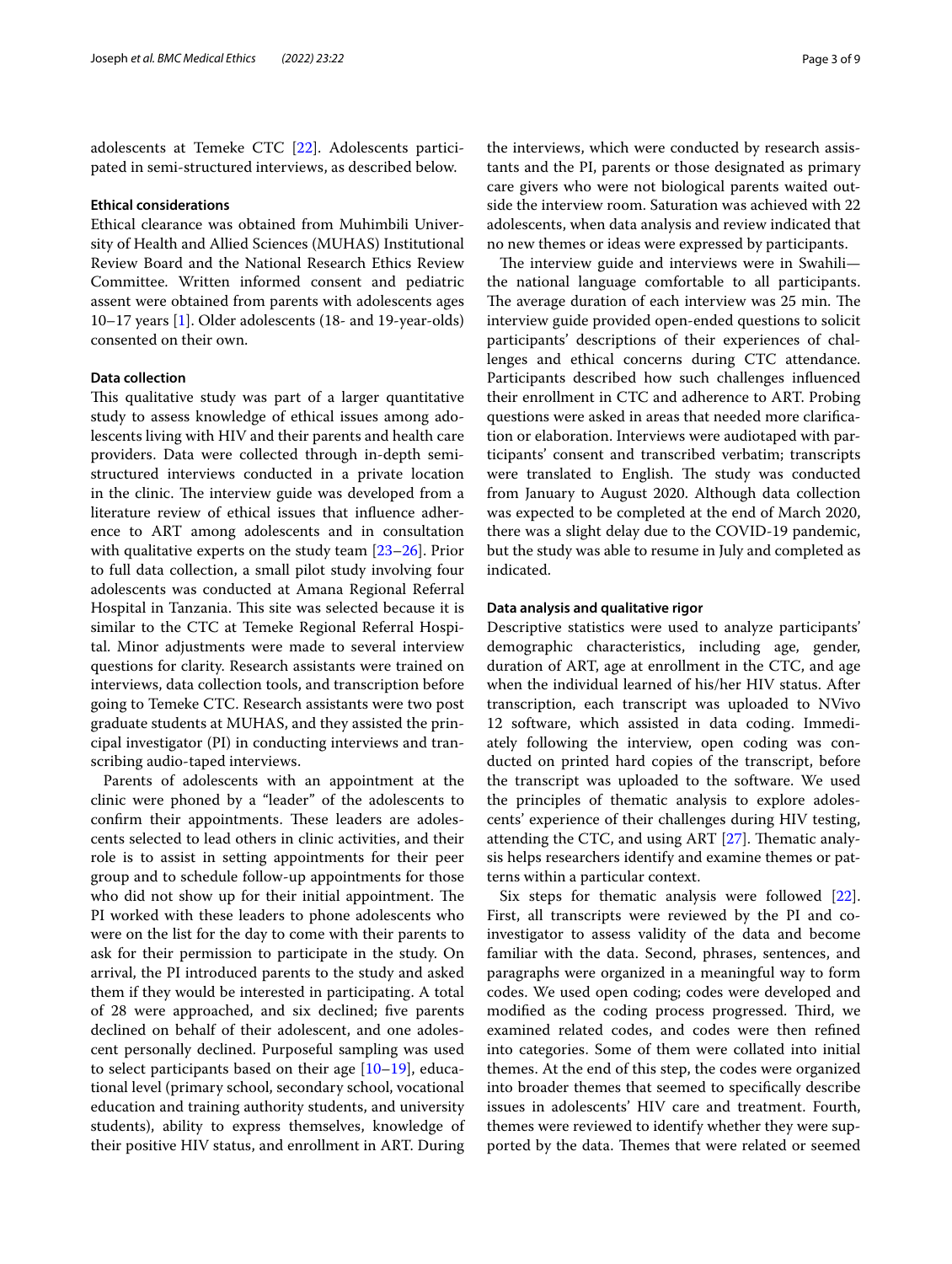to address the same issue or concern were combined to form a single theme, and those that were not supported by data were eliminated. Lastly, relationships among the themes were interpreted and described in connection to participants' responses.

Several criteria were used to evaluate the trustworthiness of the qualitative data. First, credibility was enhanced, because the frst author had spent time in the feld and was familiar with the setting. Second, the various perspectives of the research team members, who had diferent degrees of familiarity with the setting, were included. Third, transferability was assessed, which is a determination of how applicable the fndings are to other contexts and is also a way of evaluating trustworthiness of the data [\[28](#page-8-25)]. Here, the transcripts were translated to English, and discussion of emerging themes among research team members enriched the interpretation of the data through the balance of perspectives representing diferent backgrounds and qualitative expertise. These measures enhanced the credibility of the representation of participants' views presented here. Our study also follows the consolidated criteria for reporting qualitative research (COREQ) recognizing and addressing the importance of the research team, study design, sample size, and analysis and fndings [[29](#page-8-26)]. Our detailed description of the study context, selection criteria, data collection, and analytical process is complemented below by quotations from participant interviews, which allow readers to judge the dependability of the analysis and transferability of the fndings.

### **Results**

## **Participant demographics**

In the sample of 22 adolescents interviewed, ages ranged from 13 to 19, with a mean of 16.6 years. Adolescents were generally evenly represented by gender, with 12 females and ten males. From an educational perspective, three were in primary school, ten were in secondary school, fve were vocational education and training authority students, one was in adult education classes, and one was a university student. The remaining two participants had completed primary school, and both were employed. All participants knew their HIV status; 16 were tested at a young age (less than 5 years), and six were tested at age 12 years or older. Age at disclosure of HIV status to adolescents ranged from 10 to 18 years  $(mean = 11.5)$ .

# **Qualitative themes**

Several themes emerged from the data: adolescents' lack of participation in decisions about HIV care and treatment; issues around disclosure of HIV status, such as delays in disclosure to the adolescent and disclosure to other persons and benefts and harms of such disclosures; and factors supporting and interfering with adherence to ART, such as parental support, organizational (clinic) support and problems, and self-stigmatization and shame.

# *Lack of participation in decision making regarding enrollment in care and treatment of HIV*

As noted, 16 participants were tested when they were younger than age 5 and did not have the capacity to decide to enroll in care and treatment for their HIV. Decisions about testing and enrollment were made by their parents, mostly mothers. Regardless of who made the decision about enrollment in the CTC, adolescents reported adhering to their medication for their own health beneft, as signifed by the quotes below:

*I was born with this disease; therefore, I was enrolled when still very young—my mother made the decision. I take medicine by adhering to treatment because I am living with HIV, therefore, I take ART in order to improve my body immunity. (Adolescent # 09).*

*I was enrolled when very young—my mother decided for me to be tested and enrolled in CTC... I do take medicine in my mother's room. (Adolescent #01).*

Six adolescents were tested and enrolled in the CTC at an older age  $(12-16$  years). This decision was made by their primary care giver. These adolescents reported that they were not involved in the decision-making process and were unhappy about their lack of participation in testing for HIV and then enrollment in the CTC. Even though they were unhappy, they still took their medicine, as noted below.

*I was tested at age 12, and I was very sick—hence not involved in the decision to test. After the HIV testing, disclosure was done to my grandfather, who later on informed me. I felt sad in my heart for not being asked. (Adolescent #04).*

*I was tested when I was 15 years, I was not involved in the decision to be HIV tested despite being in the room. I felt bad because they discussed about my HIV status as if I am not existing in the room…. but I did not regard it as a mistake; for me it was a kind of love from my mother because through that I knew my health status that am living with HIV, this helped me to start medication early. I think if I did not start medication early, I would have already passed away. (Adolescent # 03).*

This participant also added, "Adolescents have to be given a chance to participate in the decision making for medical care. I do not blame my mother for what she did, but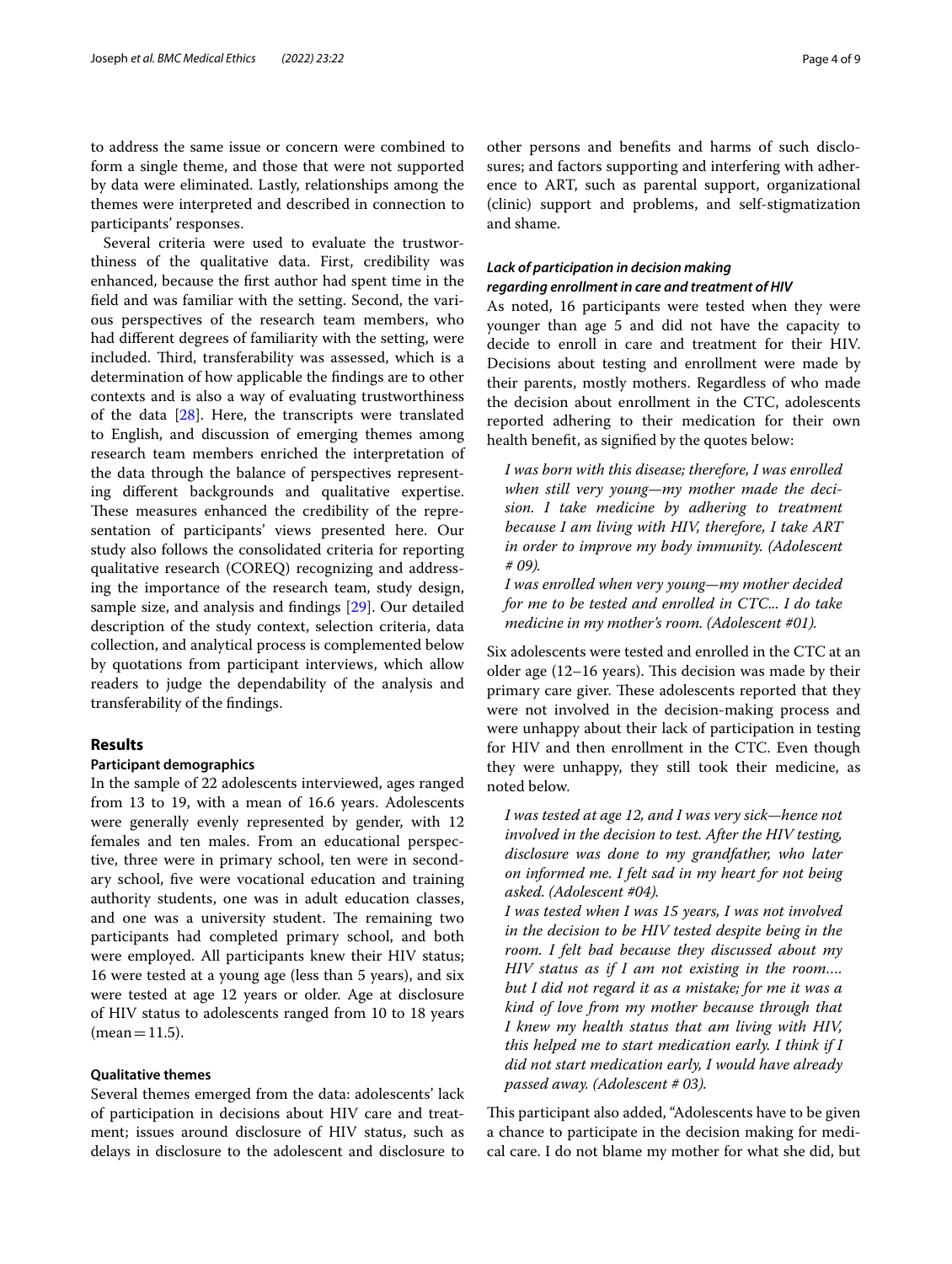adolescents have to participate in the matters that afect their life." (Adolescent # 03).

# *Disclosure of HIV status to the adolescent*

*Delays in disclosure leading to poor adherence to ART* Most adolescents reported a delay in disclosure of their HIV status to themselves (disclosure at ages 10–18 years). Disclosure should take place by the time an individual is 7 years old, according to national HIV guidelines [\[30\]](#page-8-27).

*My father gave me information about my health status when I was eleven years old; he told me that by now you are matured person, and you are living with HIV virus from your mother. I was heartbroken because I did not know what was going on, they were hiding this information. (Adolescent # 09).*

Some of the adolescents felt that they were HIV infected even before they were informed, as shown by the following quotes:

*I was told by my mother when I was twelve years after asking her why am I using medicine for a long time. Through attending clubs, I suspected I may be living with HIV. In clubs we were taught issues that made me know my health status. (Adolescent # 22).*

Nondisclosure for some adolescents resulted in poor adherence to medication and deterioration of health status, as signifed by the following quote:

*I refused to take medicine until I knew why I was taking these medicines; at frst I was told to take medicine because they accelerate growth since I was so thin. My health deteriorated after stopping ART. (Adolescent # 11).*

# *Disclosure of adolescents' HIV status to others*

*Beneft of disclosure of HIV status of adolescents to others* Participants revealed that disclosing HIV infection to others, including friends, was helpful, as illustrated by the below quote:

*One of my friends at school knows my health status; she helps me when I get sick. I was in a critical health condition when I decided to tell her (Adolescent # 21).*

Adolescents living with HIV disclosed their HIV status to teachers and matrons for support to take their medicine appropriately and without missing clinic appointments. Several quotes are provided below.

*I told my teachers because I wanted them to know why I was not attending school sometimes; hospital*  *administration wrote a letter and was submitted to* 

*school by my brother (Adolescent # 21). My class teacher was aware about this situation, since he is the one who was responsible to give me permission to attend clinic... My parents informed him about my situation. (Adolescent # 04).*

Sometimes adolescents felt that they were compelled to disclose their HIV status due to school regulations and requirements, as shown in the quote below:

*Only my form 2 teachers know my health status. It was a day whereby students who had problems, like the deaf, disabled, were explaining their problems, so the teacher said whoever knows that she/he is sick has to report, and being with HIV infection, I have to report. (Adolescent # 01).*

*Harm of disclosure of HIV status of adolescents to others* Some adolescents reported being stigmatized and called names after HIV disclosure to others.

*My mother died when I was young, and I am living with my father and stepmother. My stepmother insults me due to HIV infection and the need to go for medicine always. She discloses my HIV status to everyone who comes to our family, without caring for the impact of discrimination to me. I sometimes feel it is better if I was not born. (Adolescent # 09).*

One adolescent did not feel comfortable going to university for fear of other university students knowing her HIV status, as shown by the below quote.

*… I was selected to join a government University in Dodoma, which is good and cheaper, but I decided to fnd a private college in Dar es Salaam for fear of colleagues fnding out about my HIV status when I have to move to hostel if I have to take medicine in their presence. (Adolescent # 20).*

# *Adolescent's experiences that infuenced the decision to adhere to ART*

*Parental support for their adolescents to adhere to ART* Participants raised concerns about their inability to attend the CTC despite understanding the importance of ART due to cost implications, as shown in these quotes:

*It is a personal decision to come to clinic to get medicine, counselling on reproductive issues, and other services, but I do not want to come to CTC because of the cost of fare and food. (Adolescent #21). It costs me because sometimes I wake up without bus fare, sometime when I attend CTC my friends are eating food, but I cannot afford to eat because*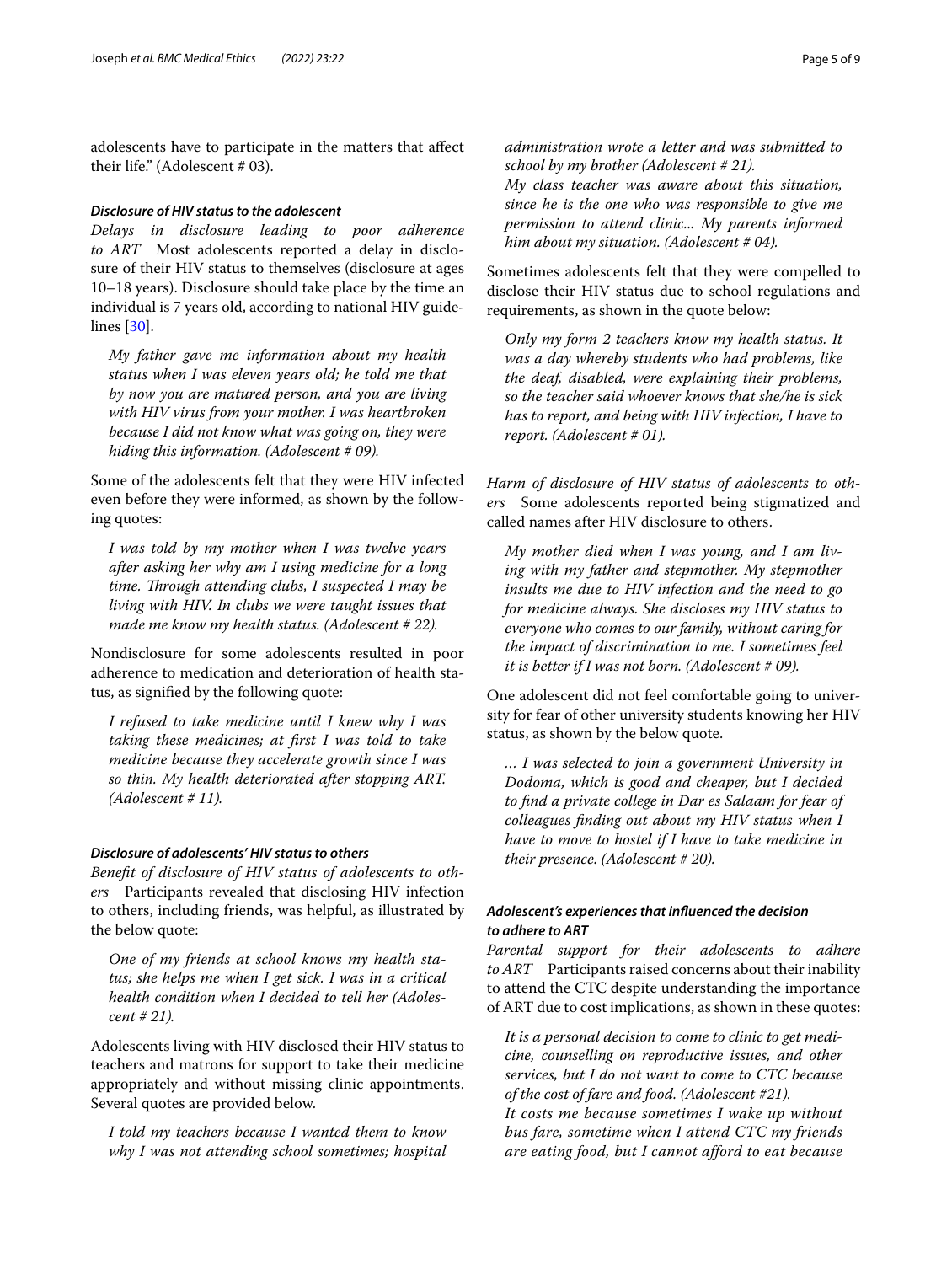*I do not have money to buy food. (Adolescent # 22).*

Adolescents needed their parents' logistical and fnancial support, such as bus fare, food, and drinks, to come to the CTC for ART and other services provided, including counselling, as seen in the below quotes:

*My parents are supportive of my care, since I was young and sufered HIV. Many parents might have already given up and foregone treatment, but my parents are taking care of me. (Adolescent # 05). My father is very supportive of my care, my mother died when I was young (Adolescent # 09).*

Other relatives also provided support, although sometimes they may fail to provide for needed care, as shown below:

*It is the bus fare—if it happens that those whom I am living with have no money, then I have to fnd other relatives who can help. (Adolescent # 04).*

*Health care organizational factors* Participants reported that health care organizational factors are important to their adherence to ART, including time spent waiting for care, availability of medicine, health education provided at the clinic, adolescents' HIV clubs (organized groups of HIV-infected adolescents with the aim of encouraging one another), and attitudes of health care workers.

*I do not want to come to clinic, it is costly, I need time, there are traffic jams on the way to hospital, and I miss classes at school. (Adolescent # 20).*

*We delay at the hospital, there is a shortage of medicine; living far away causes me to arrive at the hospital beyond the time for services and means that I do not get medicines. (Adolescent # 11).*

*Health care workers are coming to work late, hence starting clinic late—therefore, delaying us unnecessarily. (Adolescent # 22).*

*The challenge that I face is time; sometimes I take medicine late because the person who is distributing cards reports late to clinic. (Adolescent # 15).*

*Initially clinic was on Saturday, but this year I have to come on Friday; it is difcult to attend clinic on Friday because I have classes at school. (Adolescent # 01).*

*Sometimes some doctors make annoying language towards patients; we stay for a long time waiting for services while doctors are chatting or eating without bearing in mind that patients have other societal obligations. (Adolescent #07).*

*Individual adolescent factors* Some adolescents reported self-stigmatization and blaming themselves for being HIV infected. This affected their decision to adhere to care and treatment, as shown by the quotes below:

*I do hide; I hide myself a lot when taking ART because I do not want anyone to know that I am HIV infected. (Adolescent # 01).*

On further inquiry he reported, "I do not want people to stigmatize my mother; she is a petty trader, and if they cannot buy from her, we can suffer." (Adolescent # 01).

*I do not want to attend clinic due to a feeling of shame when going to HIV care and treatment clinic to take medicine. (Adolescent #15).*

# **Discussion**

This is one of the first studies to focus on adolescents' experience of participating in a care and treatment clinic for HIV in Tanzania. Several ethical concerns were noted. First, adolescents sought participation and some control in decision making about their health and wellbeing, but many found this difficult to do because such decisions were made before they became aware of their HIV status. Lack of participation made adolescents feel disappointed, but they also understood the importance of being treated. Second, some adolescents felt shame, stigma, and worthlessness associated with their HIV status. Third, delays in disclosure of HIV status to adolescents resulted in some adolescents neglecting ART and a worsening of their health status. Disclosure to others was regarded as both benefcial and harmful.

Individual participation in medical decisions is an important ethical requirement for everyone, including adolescents in low-to middle-income countries  $[31]$ . The results of this study, however, show a lack of adolescents' involvement in decision making about HIV testing as well as enrollment in ART. Guidelines to involve adolescents in their testing decision vary from one practice setting to another [\[32\]](#page-8-29). In South Africa, adolescents from age 12 onward can consent to HIV testing [\[33\]](#page-8-30), while in Tanzania the age of consent for HIV testing is 16 [\[34](#page-8-31)]. Most adolescents in our study were tested at a young age and were not able to deliberate about testing for HIV and its implications. Parents make decisions in their children's best interest, and fndings from this study reveal that adolescents appreciated their parents' love for them. However, our participants also wanted to make decisions for themselves. Despite being HIV tested and enrolled in care in the CTC without their consent, adolescents adhered to ART because they believed it improved their health. Hosek et al. [[35\]](#page-8-32) conducted a qualitative inquiry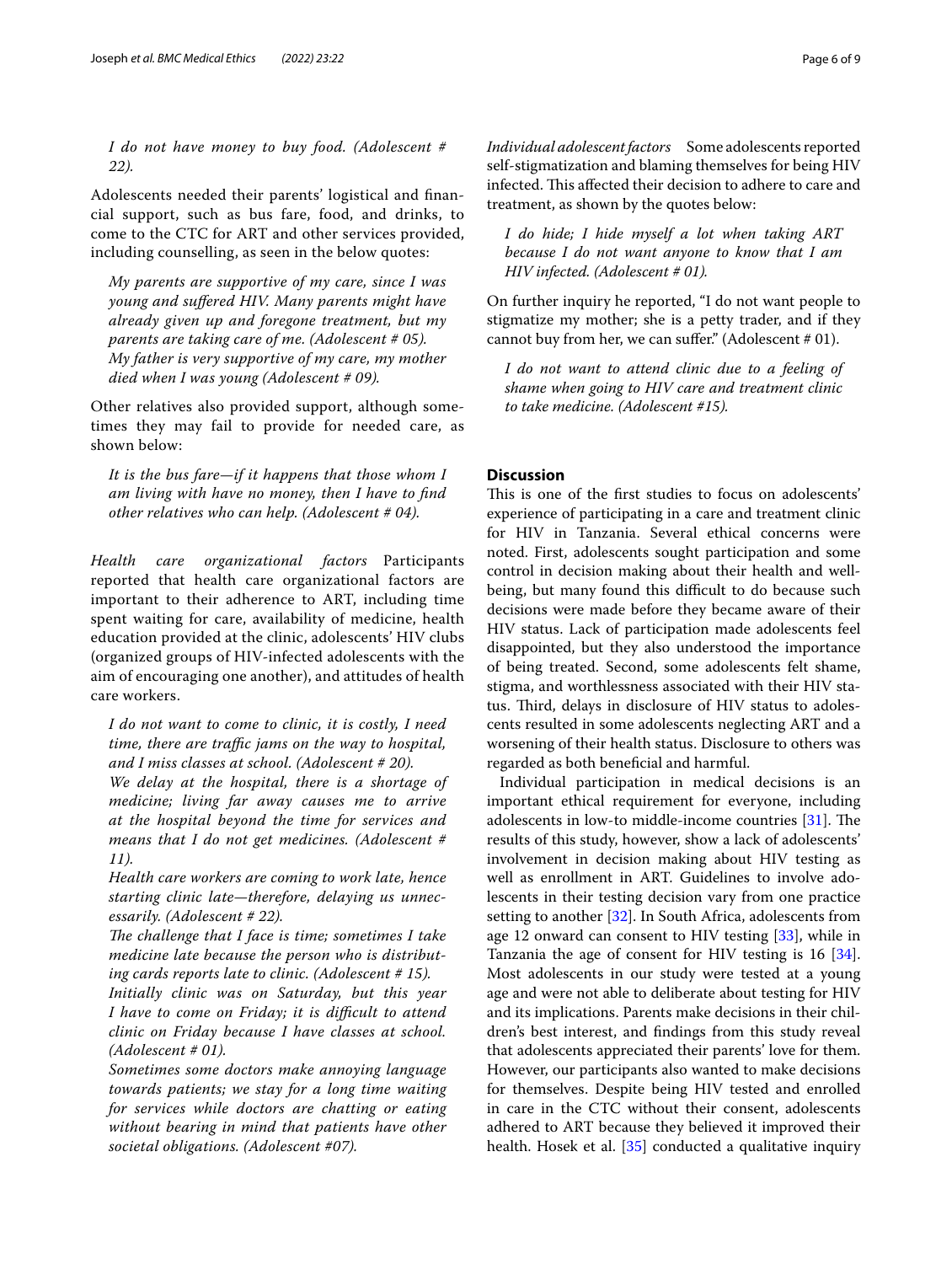and found similar results with U.S. adolescents, who adhered to their medication because they wanted to stay healthy and alive. Six adolescents in our study were tested between the ages of 12 and 16; however, they were not involved in the decision to test and enroll in care. These adolescents felt that they had been ignored, but they adhered to medication for their own health beneft.

Despite their perception of a lack of involvement in decisions, all adolescents who participated in this study adhered to HIV care and treatment and attended the CTC. Parental support was a key factor in reminding adolescents to attend the clinic; emotional and economic support were also among the issues mentioned by adolescents as a factor in adherence to ART. This finding is similar to fndings of a study conducted in Brazil [[36\]](#page-8-33). In that study, adolescents living in a stable family structure had better adherence to medication and were less likely to face challenges, such as stigma and discrimination. This finding is also supported by other studies [\[37](#page-8-34)].

Participants also reported feelings of personal shame that they are living with HIV, which resulted in neglecting appointments and in not taking their ART on time. Self-stigmatization and feelings of worthlessness were among the individual factors reported by our study participants as reasons for poor adherence to medication. A similar study conducted with adults in Northern Tanzania reported that stigma and involuntary disclosure (i.e., learning about one's HIV status accidentally) were associated with poor adherence to ART [[38](#page-8-35)]. Another factor mentioned by adolescents was tight school schedules, which led to forgetting their medicine or even ignoring ART when they were hungry and busy. ART side effects, such as nausea, dizziness, and drowsiness, can afect adolescents in their day-to-day activities; however, adolescents' life depends on consistent adherence to ART. The adolescents in our study knew that they had no choice to decline medication if they wanted to survive.

Disclosure of HIV status is an important step in adolescents' adherence to medication and their growth and development [\[39](#page-8-36)]. Unfortunately, disclosure of HIV status to adolescents is delayed in many situations  $[40]$  $[40]$ . The current study found that some adolescents were left wondering why they were taking medicine daily. For some study participants, nondisclosure resulted in poor adherence to medication and deterioration of their health status. Other studies have had similar fndings [[19,](#page-8-18) [41\]](#page-8-38).

Some of our adolescent participants informed their teachers about their HIV status. Such disclosure helped adolescents keep clinic appointments without worries or fears of missing school. Friends also supported sick adolescents when they knew they had HIV, which also improved their adherence to their medication. In some instances, adolescents informed their siblings, who also conferred emotional support whenever they needed it [[42\]](#page-8-39).

Disclosure is an ethical dilemma, because despite its benefts it may also lead to stigma and discrimination, which are physically and emotionally harmful for HIVinfected adolescents. Some participants were ostracized by their relatives because of their HIV status. Some participants also reported being bullied and segregated from others. Disclosure to their sexual partners led to broken relationships and fears of not being able to become engaged again. HIV-infected individuals have a duty to warn sexual partners and to give their partner the chance to make an informed choice. But this may result in stigma and discrimination against the HIV-infected individual [[43\]](#page-8-40).

The health care facility environment and adolescent friendliness are among the factors that facilitated adolescents' decision to attend the HIV CTC. This finding is also supported by other studies [[44\]](#page-8-41). Disrespectful providers discouraged CTC attendance. This finding is similar to a fnding in a 2014 study in which participants reported clinic friendliness as important to adolescents [ $45$ ]. This included flexibility in the days and times of the clinic opening that did not collide with school activities. In that study, service providers with good language skills and infrastructure that protected adolescents' privacy and confdentiality in terms of their HIV status were also important. In the current study, the time that adolescents spent waiting for their service and providers' attitudes were also among the main motivators for adolescents to come to the hospital clinic.

Adolescents' HIV clubs have been found to improve adherence to medication, especially for those ages 15–19 [[46\]](#page-8-43). In adolescent clubs, they are taught about secondary HIV infection and prevention of infection by being responsible and not infecting their partner [[41\]](#page-8-38). Some adolescents in our study reported attending such clubs before their HIV status was disclosed to them—that is, some "got the hint" that they were HIV positive before being told. Uninformed adolescents may wonder why no one is telling them. Knowledge of one's HIV status is challenging to adolescents, and they may become sad and experience self-stigma, as our data show. But after a period of time, they may learn to live with HIV and assume the responsibilities associated with their disease. Adolescents' HIV clubs are one of the health care organizational factors that helped them adhere to ART. HIV clubs provide services that include reproductive health services, ART adherence counselling, and an entrepreneurship course. This type of support system can help adolescents living with HIV combat their life challenges with hope and enthusiasm. Other studies have shown teen clubs to be helpful in adolescent retention in HIV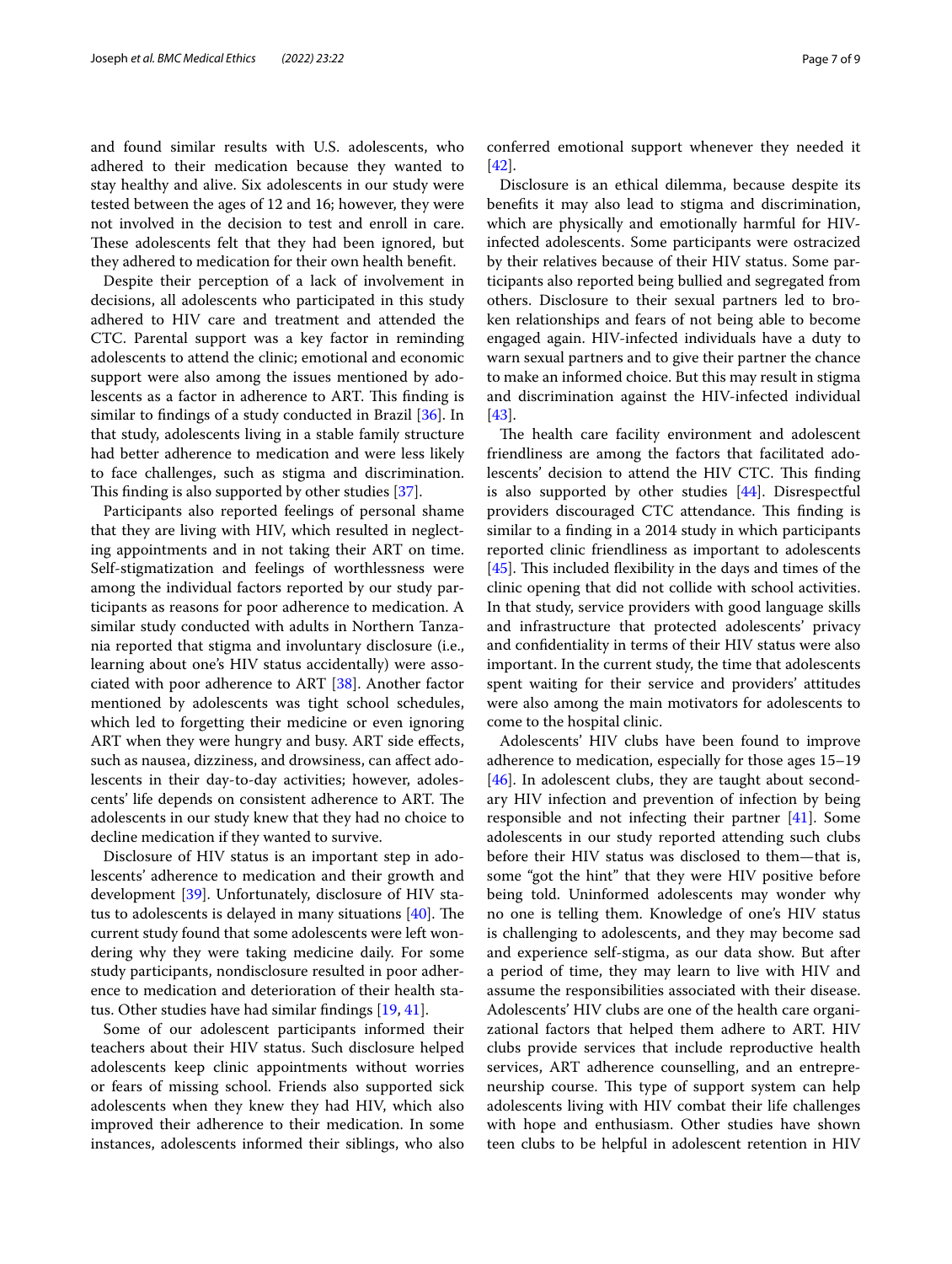care and ART [\[42](#page-8-39)]. More research on the benefts and challenges of this type of adolescent support is needed and its role in helping adolescents address their concerns.

# **Limitations**

The study had several limitations. First, the study interviewed only individuals who agreed to participate. This may have created a selection bias, and those who chose not to participate may have had diferent concerns not readily addressed in this study. These adolescents may have been uncomfortable discussing their views on parental authority versus adolescent autonomy in decision making for HIV services, on HIV disclosure to others and sexual partners, and on health care workers and the hospital environment in general. To address this limitation, however, the adolescents were told that the researcher would keep their information confdential. In addition, the interviews were conducted in a private room where adolescents were comfortable and away from any outside infuences. Generalization of fndings from this study is limited to the population of interest because it was conducted with adolescents at one hospital clinic in Tanzania. Future research should examine these issues at other types of clinics and with other adolescents, parents, and providers across diferent regions of the country. Finally, the small sample size also limits generalizability. However, the qualitative nature of the study provides signifcant insights, and the greatest strength of a qualitative study is the depth and richness of exploration and description it offers [\[47](#page-8-44)].

# **Conclusion**

Disclosure of HIV status to the adolescent is an ethical dilemma in HIV care of adolescents, but it also can have a positive infuence on the adolescent's life in terms of adherence to ART. Knowledge and adherence can allow adolescents to live a life of purpose and to have hope for the future. Further research is needed on how to involve adolescents in their HIV care and to identify what is important to them as they learn to live with a chronic illness. Their voices are critical in developing strategies and guidelines to improve care delivery for this population. More research is also needed on the role of parental support, compared with adolescents' HIV clubs, in helping adolescents understand their disease, their disease trajectory, and their responsibilities as they age. Parents may perceive that the risk of harm by lack of autonomy may be considered a "smaller harm" when placed in the context of receiving an early diagnosis and treatment; future research should address these ethical issues and how parents weigh the benefts and the risks of their adolescent's HIV status. Adolescents are the future; we must continue to respect their views and understand their health needs as they live with a chronic condition that can bring many challenges to their life and the relationships that they develop.

#### **Abbreviations**

AIDS: Acquired immunodefciency syndrome; ART: Antiretroviral therapy; CTC : Care and Treatment Centre; NatREC: National Research Ethics Committee; MUHAS: Muhimbili University of Health and Allied Sciences; UNICEF: United Nations Children's Fund.

### **Acknowledgements**

Temeke Regional referral Hospital CTC stafs, Tatu the peer leader who communicated and arranged our meeting with parents for consent to participate in the study, research participants both parents and adolescents for their time, patience and information and research assistants, Mr. Emmanuel Emmachius and Vedasto Osward for assisting in participants enrollment and data collection.

#### **Authors' contributions**

RSJ, Proposal development, seeking ethical clearance, data collection, data analysis, manuscript preparation and submission for publication. GM, Editing Proposal, Data analysis, Manuscript reading and editing. GF, Main supervisor; Proposal development, data analysis, Manuscript preparation. CMU Co supervisor; Proposal development, data analysis, Manuscript preparation. All authors read and approved the fnal manuscript.

#### **Funding**

This research was sponsored by Dartmouth MUHAS Research Ethics Training Program (DMRET), Grants number: 5R25TW007693 offered as small grant for independent research and Ministry of Education, Science and Technology which sponsored this Ph.D. studies: FB.84/370/02A/83.

#### **Availability of data and materials**

All data generated or analysed during this study are included in this published article.

#### **Declarations**

#### **Ethics approval and consent to participate**

Participants protection regulations according to Declaration of Helsinki were observed. Ethical clearance was obtained from Muhimbili University of Health and Allied Sciences (MUHAS) Institutional Review Board and National Research Ethics Committee (NatREC). Informed consent was obtained from parents or legal guardian for 10–17 years and assent from adolescents while 18 and 19 years consented for their participation. Data was entered into NVIVO software and will be made available upon request.

#### **Consent for publication**

Not applicable.

#### **Competing interests**

The authors declare that they have no competing interests.

#### **Author details**

<sup>1</sup> Department of Bioethics and Health Professionalism, School of Public Health and Social Sciences, Muhimbili University of Health and Allied Sciences, Dar es Salaam, Tanzania. <sup>2</sup> Department of Developmental Studies, School of Public Health and Social Sciences, Muhimbili University of Health and Allied Sciences, Dar es Salaam, Tanzania. <sup>3</sup> Biobehavioral Department, School of Nursing, Department of Medical Ethics and Health Policy, and New Courtland Center for Transitions and Health, University of Pennsylvania, Philadelphia, PA, USA.

Received: 20 July 2021 Accepted: 2 March 2022<br>Published online: 09 March 2022